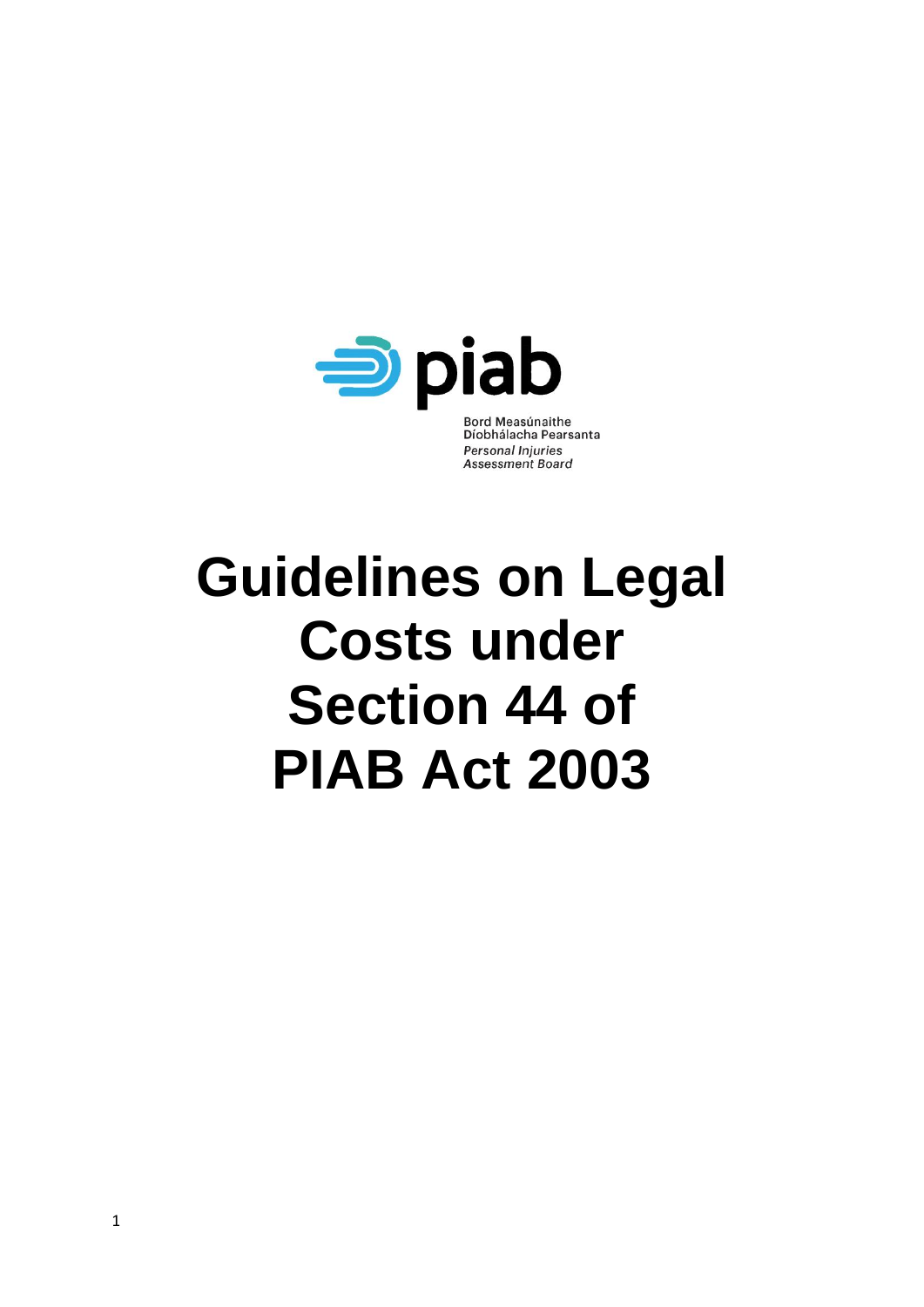## **Background**

These guidelines have been drawn up to assist those making claims to the Personal Injuries Assessment Board (PIAB), and their solicitors. They are not intended in any way to interfere with an individual's right to seek legal advice or with any existing solicitor/client relationship.

The guidelines set out services available from the Board to enable a claimant comply with the provisions of the Personal Injuries Assessment Board Acts and the Rules made thereunder and the circumstances under which fees and expenses are generally allowed.

### **Services available from the Board**

A claimant may make an application directly to PIAB. To assist applicants, PIAB operates a Customer Service Centre. The Centre can be contacted on Lo-Call 1890 829 121 or from Northern Ireland 0870 876 8121.

The [www.piab.ie](http://www.piab.ie/) website permits online applications (available 24/7) and provides multilingual information. In addition the website provides step by step guidance on how to process a claim. The Board's Customer Service Centre assists claimants with the completion of their Application to the Board. In accordance with the Official Languages Acts the Board deals with claimants who wish to process a claim through Irish. The Centre also assists those with limited knowledge of the English language.

To process an application a claimant is required to submit:

- A completed Application Form (available from Service Centre or from website)
- A report from their treating doctor (Medical Form available from Service Centre or website and ask doctor to complete)
- $\bullet$   $\in$  45 application/processing fee

The reasonable cost of the Medical report and the application fee form part of the claim and will be included in the assessment of the claim.

Where further details are required to facilitate the assessment of a claim such as medical reports or actuarial reports in relation to future loss of earnings or medical treatment/care these will be arranged and paid for by the Board. Any such reports will be provided to the claimant with the assessment of the claim.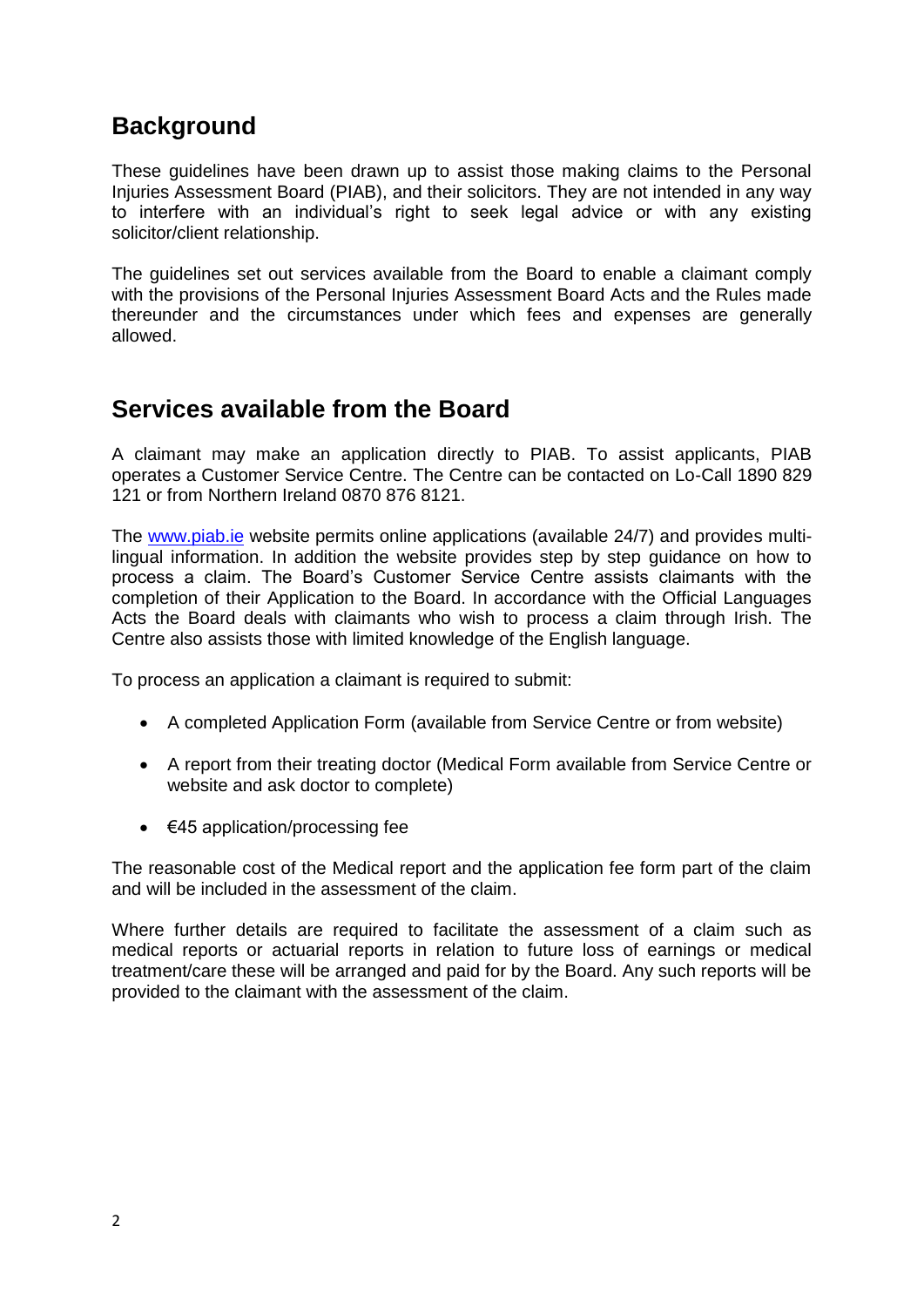# **Application made using a Solicitor**

A claimant is entitled to submit a claim directly to the Board or through another party. This is a decision for the claimant. There is no right to recover fees incurred. It is acknowledged that there will be circumstances where the Board may not be in a position to provide the assistance required by the claimant. In such circumstances the Board may advise a claimant of the desirability of obtaining professional advice or agree that such services were necessary. The Board will exercise discretion and consider if the fees and expenses were reasonably and necessarily incurred and such fees and expenses will be included in any assessment that is made.

In considering whether fees and expenses were reasonably and necessarily incurred, the Board will consider:

- Whether the Board could have provided the assistance, for which fees and expenses are sought
- The inability of the claimant to sufficiently appreciate the legal consequences of taking a step as required under the Act
- The inability of a claimant to conduct their business directly with the Board
- Any other relevant issues.

It is important to note that each case will be considered on its individual merits.

# **Submission of details**

If legal fees and expenses are being claimed, an itemised bill together with the reason as to why the fees and expenses were incurred must be submitted to the Board for consideration. If details of fees and expenses with an explanation as to why they were incurred are not submitted, they will not be considered in the assessment of the claim. The average estimated time that any solicitor will expend on such cases will vary depending on the individual circumstances involved.

### **Where fees have been allowed**

Examples of cases where fees and expenses may be allowed include but are not limited to:

- Minors
- **•** Fatalities
- Identity of respondent issues